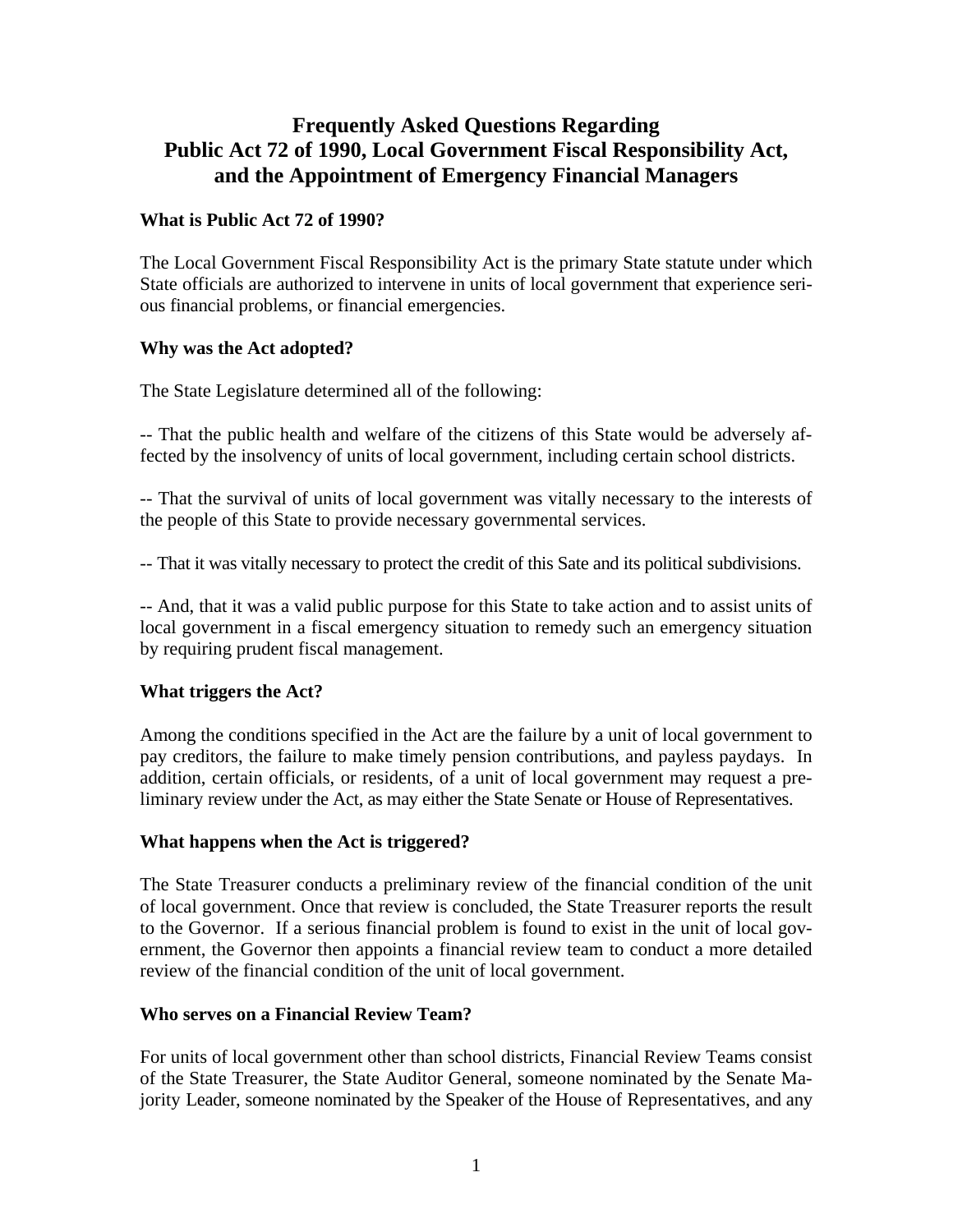other state officials or other persons with relevant professional experience whom the Governor chooses to appoint. For school districts, Financial Review Teams consist of the State Superintendent of Public Instruction, the State Treasurer, the Director of the Department of Management and Budget, someone nominated by the Senate Majority Leader, and someone nominated by the Speaker of the House of Representatives.

## **What is the purpose of a Financial Review Team?**

If a preliminary review of a unit of local government determines that a serious financial problem exists, the Governor appoints a Financial Review Team to conduct a more detailed review of the financial condition of the unit of local government. A Financial Review Team generally has 60 days (generally 30 days in the case of school districts) to complete its work and file its report. A Financial Review Team report must reach one of the following three conclusions:

-- A serious financial problem does not exist in the unit of local government, or

-- A serious financial problem exists in the unit of local government, but a Consent Agreement containing a plan to resolve the problem has been adopted, or

-- A local government financial emergency exists because no satisfactory plan exists to resolve the serious financial problem.

If the third conclusion is reached, or if a unit of local government signs, but subsequently violates a Consent Agreement, then a financial emergency is determined to exist in the unit of local government and an Emergency Financial Manager is appointed.

## **Who appoints Emergency Financial Managers?**

For units of local government other than school districts, Emergency Financial Managers are appointed by, and serve at the pleasure of, the Local Emergency Financial Assistance Loan Board, which consists of the State Treasurer, the Director of the Department of Management and Budget, and the Director of the Department of Energy, Labor and Economic Growth. Emergency Financial Managers for school districts are appointed by the Governor, subject to the advice and consent of the State Senate.

#### **Must an Emergency Financial Manager be a resident of the unit of local government for which he or she is appointed?**

No.

## **Who pays Emergency Financial Managers?**

Pursuant to Section 18 of the Act, an Emergency Financial Manager is entitled to compensation paid by the unit of local government for which he or she is appointed. The Local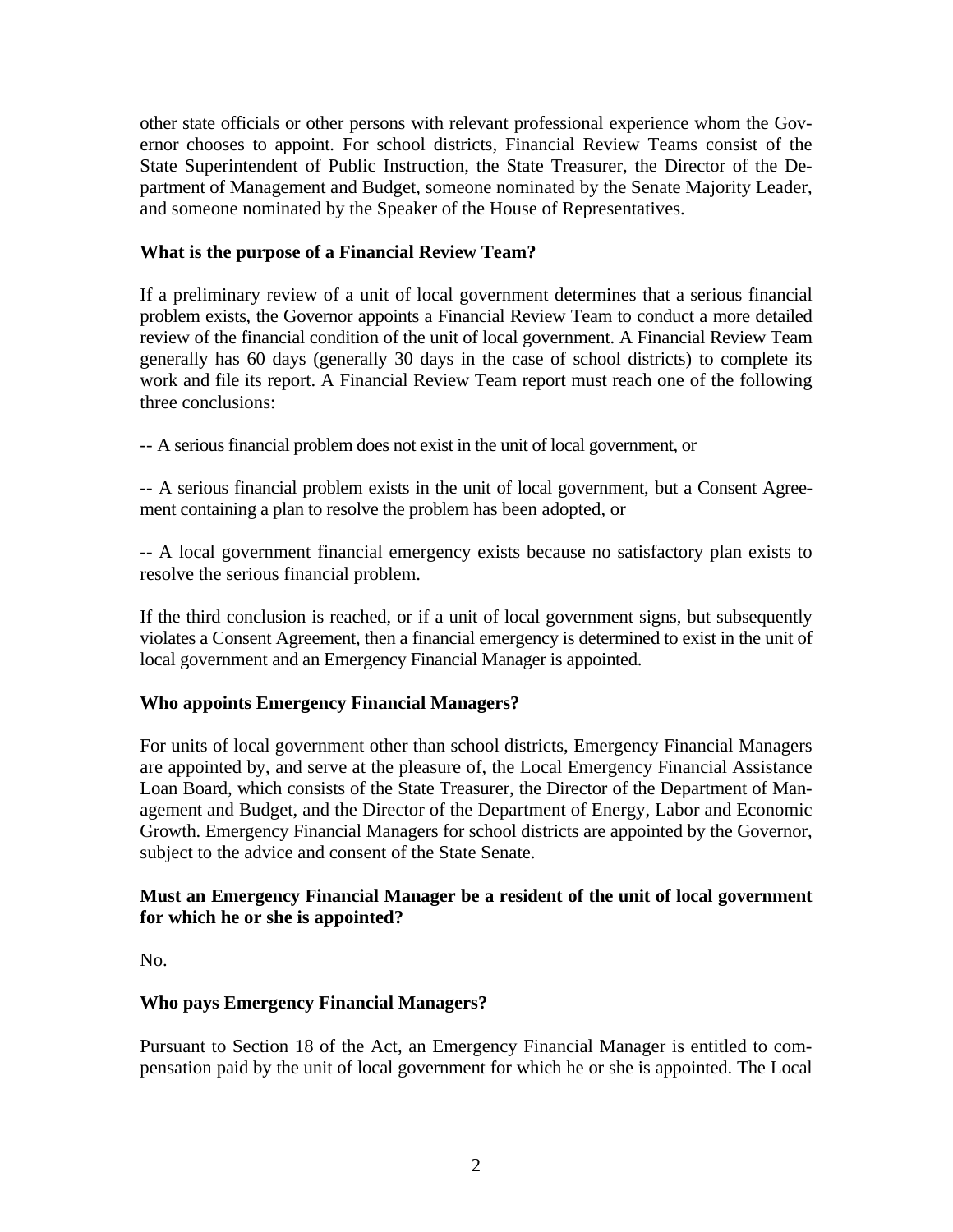Emergency Financial Assistance Loan Board establishes the level of compensation and also approves actual and necessary expenses.

## **Do Emergency Financial Managers have the authority to hire staff?**

Yes. In addition to staff otherwise authorized by law, an Emergency Financial Manager, with the approval of the Local Emergency Financial Assistance Loan Board, may appoint additional staff and secure professional assistance considered necessary. The Emergency Financial Manager has the authority to create new positions, and complete authority to fill any vacancy in a permanent position by any appointing authority of the unit of local government.

#### **Does an Emergency Financial Manager have the authority to direct existing staff?**

Yes. Pursuant to Section 19 of the Act, an Emergency Financial Manager may issue to officials or employees of the unit of local government any orders which the Emergency Financial Manager considers necessary to accomplish the purposes of the Act, including, but not limited to, orders for the timely and satisfactory implementation of a financial plan. An order issued by an Emergency Financial Manager is binding on officials or employees of the unit of local government to whom it is issued.

## **Does the Emergency Financial Manager need public approval for a financial plan?**

No. Section 20 of the Act provides that "[i]n *consultation with*" officials of the unit of local government, an Emergency Financial Manager shall develop, and may from time to time amend a written financial plan for the unit of local government. The financial plan implemented by the Emergency Financial Manager must contain information for each year during which the financial plan is in effect.

#### **Does an Emergency Financial Manager have authority to change existing labor contacts without negotiation?**

No. While emergency financial managers are authorized to *renegotiate* labor contracts, they are not authorized to abrogate such contracts or obligations. Therefore, the Act 72 process offers no safe harbor to units of local government seeking to avoid improvidently entered into obligations.

#### **May the Emergency Financial Manager amend the budget of the unit of local government without the approval of the local legislative body or chief executive officer?**

Yes. An Emergency Financial Manager may amend, revise, approve, or disapprove the budget of the unit of local government, and limit the total amount appropriated or expended during the balance of the financial emergency.

## **Does an Emergency Financial Manager have the authority to issue, approve, or disapprove certain obligations?**

Yes. The Emergency Financial Manager may approve or disapprove, amend, or revise a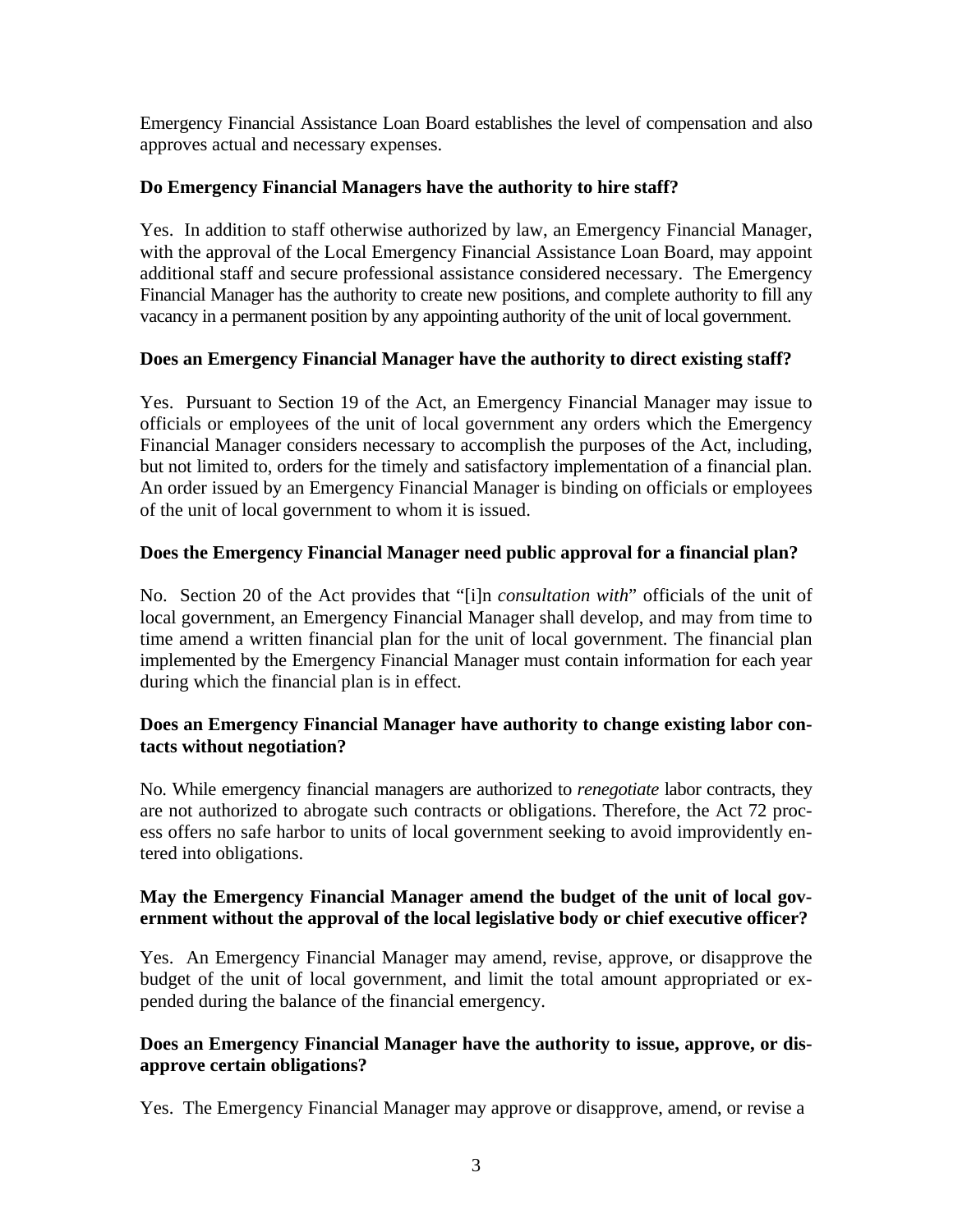plan for paying all outstanding obligations of the unit of local government.

## **Does an Emergency Financial Manager have the authority to eliminate a department or transfer functions of one department to another, or eliminate positions?**

Yes. Notwithstanding the provisions of any charter to the contrary, an Emergency Financial Manager may consolidate departments of a unit of local government, or transfer functions from one department to another department, and may appoint, supervise, and, at his or her discretion, remove heads of departments other than elected officials, the clerk of the unit of local government, or any ombudsman position in the unit of local government.

## **Does an Emergency Financial Manager have the authority to enter into contracts with other units of local government for services?**

Yes.

## **Does an Emergency Financial Manager have the authority to reduce pay or eliminate benefits for a mayor and city councilmembers?**

Yes. An Emergency Financial Manager may reduce, suspend, or eliminate the salary, or other compensation, of the chief administrative officer and members of the governing body of the unit of local government during the financial emergency. However, an Emergency Financial Manager cannot impair vested retirement benefits for these officials.

## **Does an Emergency Financial Manager have the authority to sell assets of a unit of local government?**

Yes. An Emergency Financial Manager may, except as restricted by charter or otherwise, sell or otherwise use the assets of a unit of local government to meet past or current obligations, provided that the use of the assets for this purpose does not endanger the public health, safety, or welfare of residents of the unit of local government.

## **Does an Emergency Financial Manager have the authority to review payments to employees?**

Yes. The Emergency Financial Manager may review payrolls or other claims against the unit of local government before payment.

## **Does an Emergency Financial Manager have the authority to implement layoffs?**

Yes.

## **Does an Emergency Financial Manager have the authority to impose taxes?**

No. Neither an Emergency Financial Manager, nor the Local Emergency Financial Assistance Loan Board, have the power to impose taxes, over and above those already authorized,